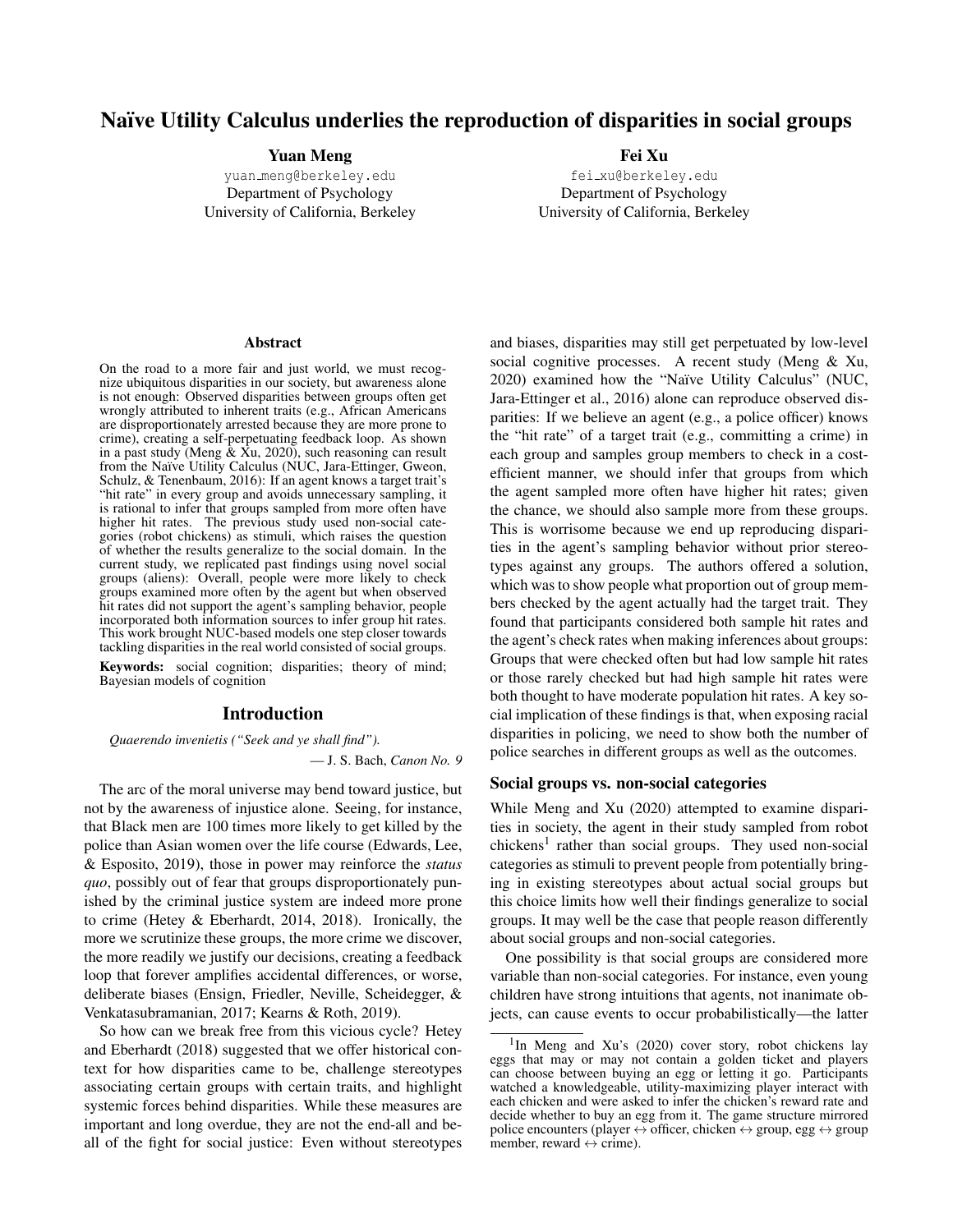tend to work as deterministic causes [\(Schulz & Sommerville,](#page-6-3) [2006;](#page-6-3) [Wu, Muentener, & Schulz, 2016\)](#page-6-4). In a similar vein, people may believe that the mental process behind crime is more subject to change than whatever mechanical process that controls reward rates in robot chickens. If a group of people are more unpredictable than a collection of robots, then sample hit rates may not generalize so well to populations.

However, one can also make a case for the opposite. *Social essentialism* [\(Rhodes & Moty, 2020\)](#page-6-5) may lead us to think members of a meaningful social group share an "essence", which cannot be said about eggs that merely share the space inside the same robot chicken. In this case, sample hit rates in essentialized social groups should generalize better to populations than those in non-essentialized non-social categories.

A final possibility is that, despite potential differences between social groups and non-social categories, the same inferential process underlies how we infer population hit rates from an agent's sampling behavior and sample hit rates.

## Goals of current research

The primary goal of the current research is to examine whether findings in Meng and Xu (2020) generalize to social groups. If we find no major domain differences, it brings NUC-based models one step closer towards explaining and tackling real-world disparities. If the NUC does not capture people's hit rate inferences in social groups, then future studies are needed to find formal accounts in the social domain.

Apart from the nature of the groups, several aspects in Meng and Xu (2020) can also be made more true to life. For instance, in the robot chicken game, the trait that the agent was looking for was positive (i.e., containing a reward) whereas in police encounters, the target trait is most definitely negative (e.g., committing a crime). A plethora of research suggests that people tend to weigh negative outcomes more heavily than positive ones (e.g., [Baumeister, Bratslavsky,](#page-5-4) [Finkenauer, & Vohs, 2001;](#page-5-4) [Fazio, Eiser, & Shook, 2004\)](#page-5-5). So if letting a criminal roam free is more consequential than winning a reward in a game, an agent should adopt a lower threshold for when to check in the former case—as a result, the same observed check rate would imply a lower population hit rate. To match outcome valence in police encounters and similarly high-stake scenarios, we used negative outcomes in the current study. Another major concern about Meng and Xu's (2020) study is that there were as as many "critical trials" in which sample hit rates contradicted the agent's check rates as there were "control trials" in which the two rates in agreement. Upon seeing so much counterevidence, people may no longer trust the agent, which breaks the core assumptions of the NUC about the agent's knowledge and efficiency, making it tricky, if not impossible, to infer population hit rates from the agent's sampling behavior. To protect the agent's "reputation', our study included more control than critical trials.

#### Overview of experiment

To achieve the aforementioned goals, we created a "Gem Patrol" game, which was structurally similar to the "Golden

<span id="page-1-0"></span>

Figure 1: The "Gem Patrol" game: In each trial, a group of 6 aliens from the same planet (e.g., Aera) went through border security before leaving planet Obos. Some may attempt to leave with stolen gems, which can be detected by a special machine. Border patrol officer Alex knows the theft rate of aliens from each planet and only scans visitors if necessary. In the "Check Rate Only" condition, participants saw how many visitors Alex scanned but not the results. In the "Check + Hit Rates" condition, participants also saw how many stole a gem out of those scanned. At the end of each trial, participants were asked to infer the theft rate of all aliens on a planet and decide whether to scan a new visitor from there.

Ticket" game in Meng and Xu's (2020) study. Our game is set on the planet Obos that produces a rare and precious gem. Aliens from nearby planets often visit Obos to buy gems, some of whom attempt to leave without paying. Unpaid gems emit a signal that can be detected by a special machine, which runs on expensive reagents and can be slow, making scanning costly. Border patrol officers decide whether to scan each visitor or let them go directly. Alex is said to be the best officer because they know the "theft rate" of aliens from each planet and only scan visitors if necessary. Participants watched Alex interact with visitors from a series of planets. After each planet, they were asked to infer the theft rate of all aliens on that planet and decide whether to scan a new visitor from there. Figure [1](#page-1-0) illustrates an example trial. In the "Check Rate Only" condition, scan results were never shown to participants so they could only infer theft rates based on Alex's check rates. In the "Check + Hit Rates" condition, participants got to see how many visitors actually stole a gem.

## Computational Modeling

Given data in a sample, how should people infer the theft rate, or more generally, the hit rate of the population? To answer this question, we adopted computational models in Meng and Xu (2020), which are shown graphically in Figure [2.](#page-2-0)

#### NUC-based models

One class of models are based on the NUC [\(Jara-Ettinger et](#page-6-1) [al., 2016\)](#page-6-1), which assumes the agent Alex maximizes expected utilities when deciding whether to scan a visitor. This assumption creates a link between Alex's check rate  $\mu$  of aliens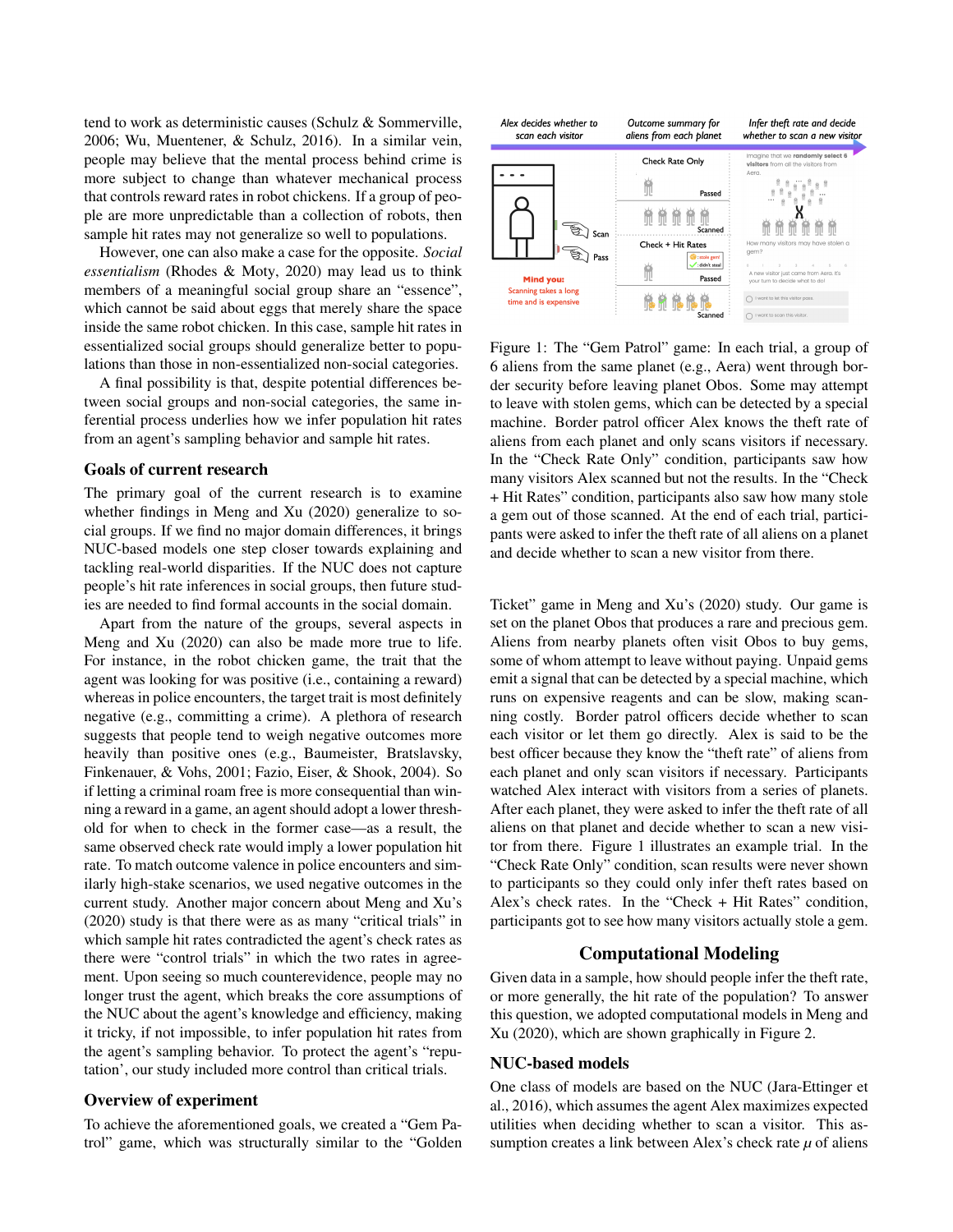<span id="page-2-0"></span>

Figure 2: Computational models for inferring population hit rates. In Naïve Utility Calculus (NUC) models, the agent Alex's check rate  $\mu$  for aliens from a given planet is linked to their population hit rate θ via a logistic function, whose intercept  $β_0$  and slope  $β_1$  are estimated from population hit rates inferred by participants and their scanning decisions. *µ* is inferred from the number of visitors Alex scanned (*S*) out of the total number of visitors they encountered (*P*). In the "Check Rate Only" condition,  $\theta$  can only be inferred from  $\mu$  ("Check Rate Only" model). In the "Check + Hit Rates" condition,  $\theta$  can also be simultaneously inferred from  $\mu$  and the number of gem thieves  $(H)$  out of  $P$  ("Check + Hit Rates" model). The non-NUC "Hit Rate Only" model ignores *µ* and infers population hit rates solely from sample hit rates.

<span id="page-2-1"></span>from a given planet and the population hit rate θ on that planet. If each scan costs *c* and catching a gem thief returns a reward *r*, then the expected utility of scanning a visitor is:

$$
E[U(\text{scan})] = r\Theta - c. \tag{1}
$$

<span id="page-2-2"></span> $E[U(\text{scan})]$  is then connected to  $\mu$  via a logistic function:

$$
\mu = \frac{1}{1 + e^{-E[U(scan)]/\tau}},
$$
\n(2)

where the temperature parameter  $\tau$  captures Alex's decision noise: Under extremely low temperatures ( $\tau \rightarrow 0$ ), Alex will scan a visitor as long as  $E[U(\text{scan})] > 0$ ; when temperatures are extremely high ( $\tau \rightarrow \infty$ ), Alex randomly chooses between whether or not to scan. The logistic function is a special case of the softmax function (under binary choices), which is commonly used to convert unbounded action values into action probabilities bound by 0 and 1 [\(Sutton & Barto, 1998\)](#page-6-6).

<span id="page-2-3"></span>By plugging Equation [1](#page-2-1) into Equation [2,](#page-2-2) we can rewrite the original logistic function as follows:

$$
\mu = \frac{1}{1 + e^{-(\beta_0 + \beta_1 \theta)}},\tag{3}
$$

where the slope  $\beta_1$  is  $r/\tau$  and the intercept  $\beta_0$  is  $-c/\tau$ . Both parameters can be empirically estimated from participants' hit rate inferences ("Out of *N* random new visitors from this planet, how many may be thieves?") and their scanning decisions ("Do you want to scan a visitor from there?"). Estimates of  $\beta_0$  and  $\beta_1$  can be plugged back in Equation [3](#page-2-3) to infer  $\theta$  from  $\mu$ ;  $\mu$  itself is inferred from how many visitors Alex scanned, *S*, out of *P* visitors from a given planet—*S* ∼ Binomial( $\mu$ , *P*).

In the "Check Rate Only" condition, the "Check Rate Only" model is the only one for population hit rate inference. In the "Check + Hit Rates" condition, learners can also take account of sample hit rate information, simultaneously inferring θ from *µ* as well as the number of gem thieves, *H*, out of *S* visitors that Alex scanned—*H* ∼ Binomial(θ,*S*). Such an inferential process is captured by the "Check + Hit Rates" model. Alternatively, learners may ignore hit rate information and still rely on the "Check Rate Only" model like before.

#### Non-NUC model

Both the "Check Rate Only" and the "Check + Hit Rates" models hinge on the agent's utility maximization. However, learners may turn a blind eye to the agent's sampling behavior and infer population hit rates solely based on sample hit rates. This type of learning is captured by the non-NUC "Hit Rate Only" model, which infers θ from the number of gem thieves, *H*, out of *S* visitors Alex scanned—*H* ∼ Binomial( $\theta$ ,*S*).

## Experiment

#### Methods

Participants We recruited 145 participants living in the United States from Amazon Mechanical Turk. Each participant gave informed consent before participating and was paid \$[2](#page-2-4).5 for about 15-20 minutes of their time. Sixty-three<sup>2</sup> were excluded from analysis for failing to answer all comprehension check questions correctly. Among the remaining 82, 46 (mean age  $= 34.28$  years, SD  $= 9.5$ ) were in the "Check Rate" Only" condition and 36 (mean age  $= 34.31$  years, SD  $= 8.2$ ) were in the "Check + Hit Rates" condition.

Design Table [1](#page-3-0) summarizes the trial content. In the "Check + Hit Rates" condition, there were 6 critical trials where sample hit rates contradicted Alex's check rates and 10 control trials where sample hit rates and check rates were agreed with one another (both high, low, or moderate). In all trials, the total number of visitors Alex encountered was fixed to be 6. In the "Check Rate Only" condition, participants only saw how many visitors Alex scanned in each trial but not how many of them stole a gem. Participants were randomly assigned to one of the two conditions and the trial order was randomized for each person.

<span id="page-2-4"></span><sup>&</sup>lt;sup>2</sup>The high attrition rate (43.4%) may be a result of the COVID-19 pandemic: After the imposition of sheltering in place and an influx of new workers, average workers in the Amazon Mechanical Turk pool were less attentive than before [\(Arechar & Rand, 2020\)](#page-5-6). To address the concern that the sample here was biased after exclusion, we replicated this experiment as part of a follow-up study on [Prolific](https://www.prolific.co/) and found similar results at a much lower attrition rate (12.0%).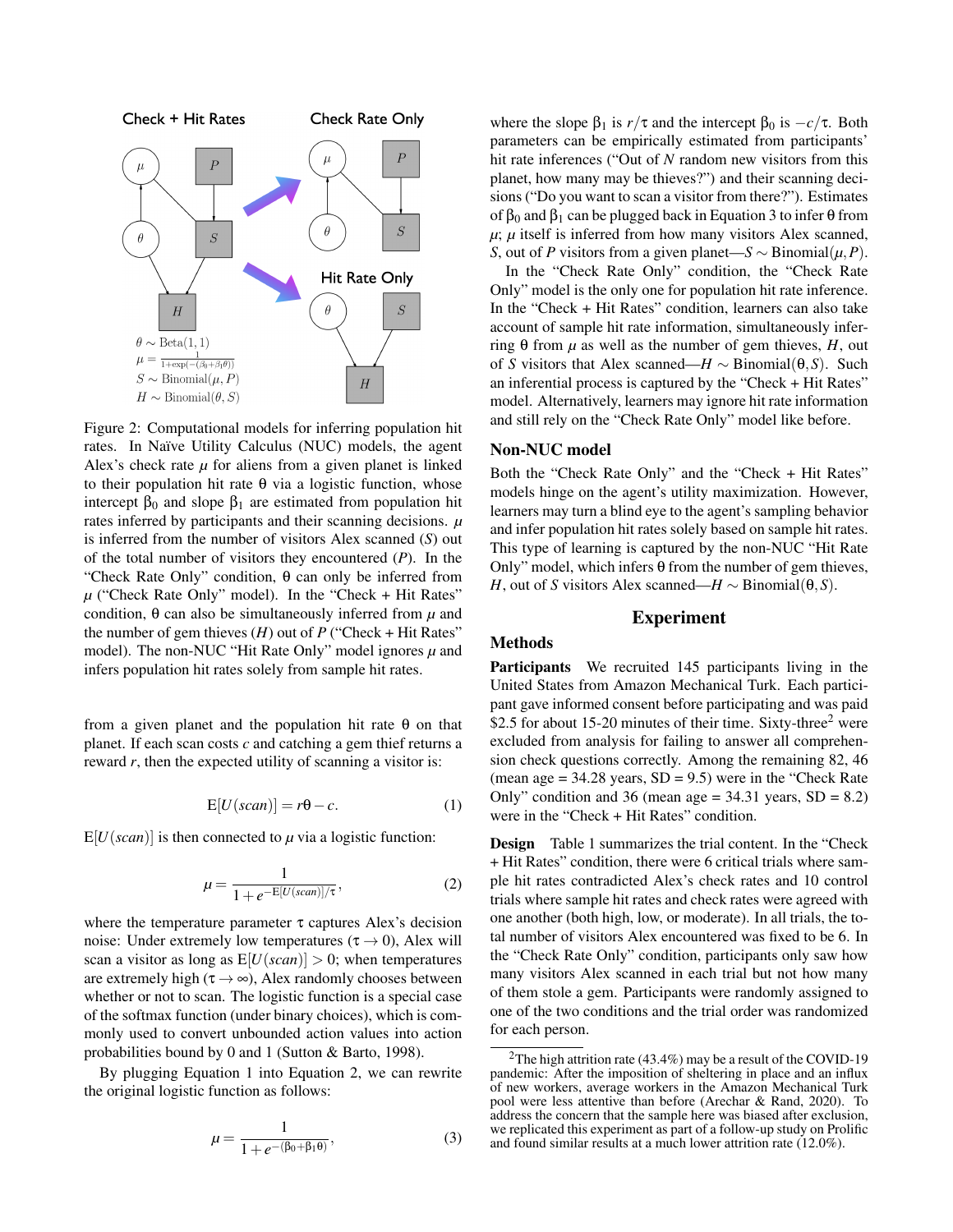<span id="page-3-0"></span>Table 1: Summary of trial content. The total number of visitors Alex encountered was always 6 in all trials. The number of gem thieves was only revealed in the "Check + Hit Rates" condition but not in the "Check Rate Only" condition.

| trial type | # scanned # thieves |                                            |
|------------|---------------------|--------------------------------------------|
| critical   | 6                   | $\mathbf{1}$                               |
|            |                     | $\boldsymbol{0}$                           |
|            | $65$<br>$52$<br>$1$ | $\mathbf{1}$                               |
|            |                     | $\boldsymbol{0}$                           |
|            |                     | $\overline{c}$                             |
|            |                     | $\mathbf{1}$                               |
| control    | 6                   | 6                                          |
|            |                     |                                            |
|            |                     | $\begin{array}{c} 5 \\ 5 \\ 4 \end{array}$ |
|            |                     |                                            |
|            |                     |                                            |
|            |                     | $\frac{3}{2}$                              |
|            |                     | $\overline{c}$                             |
|            | 65544332            | $\mathbf 1$                                |
|            |                     | $\boldsymbol{0}$                           |
|            | $\overline{1}$      | $\overline{0}$                             |

Procedure To begin, participants watched a short video introducing the "Gem Patrol" game as previously described and were tested on the utility structure of the game (costs, rewards), what makes Alex the best border patrol officer (that they know the theft rate of aliens from each planet and maximize expected utilities of scanning), and randomness in small samples (that 6 visitors may not represent aliens on an entire planet). Only those who answered all the comprehension check questions correctly were allowed to continue.

Each trial began with a picture of 6 aliens from one planet lining up to pass border security. Those from each planet had unique body colors. The next page depicted how many visitors Alex scanned or let pass, which was the only information available in the "Check Rate Only" condition. In the "Check + Hit Rates" condition, it was also revealed how many stole a gem out of those scanned. In both conditions, participants answered two questions at the end of each trial. The first was that, out of 6 random new visitors from a given planet, how many might be gem thieves. This measured participant's inferences of population hit rates. The second question was whether they wanted to scan a new visitor from that planet, the answers to which were used to estimate free parameters  $β<sub>0</sub>$  and  $β<sub>1</sub>$  in NUC-based models.

#### Results

Did people copy Alex's sampling behavior? As shown in Figure [3](#page-3-1) (left), overall, people followed Alex's footsteps: In both conditions across all 16 trials, the higher the proportion of visitors Alex scanned out of the total from a given planet, the more likely participants would choose to scan a new visitor from there. To test this observation, we fit two general-

<span id="page-3-1"></span>

Figure 3: Reproduction of disparities: The proportion of participants deciding to scan a new visitor as a function of how many visitors Alex scanned in all trials (left) and critical trials (right). (Error bars indicate the 95% confidence intervals.)

<span id="page-3-2"></span>

Figure 4: Population hit rates inferred by people vs. models: In the "Check Rate Only" condition (upper), the "Check Rate Only" model is the only hit rate inference model. In the "Check + Hit Rates" condition (lower), the "Check + Hit Rates" model takes account of both check and hit rates whereas the other two models rely on one of the two. (Solid black bars indicate the 95% confidence intervals in human inferences. Dashed gray bars indicate the 95% highest density intervals of posterior distributions in Bayesian models.)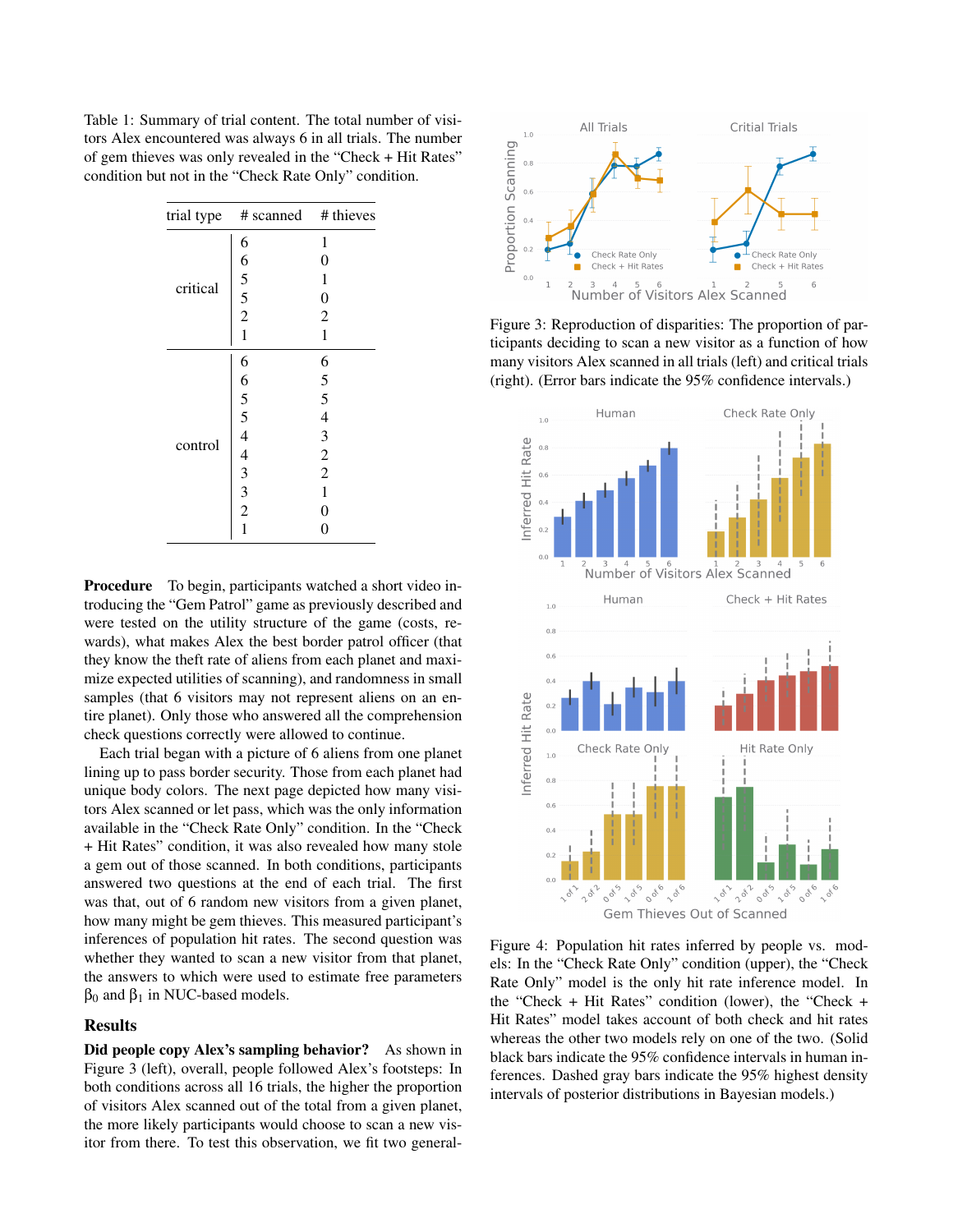ized linear mixed models (GLMMs) with data from each of the two conditions using the Python package Pymer4 [\(Jolly,](#page-6-7) [2018\)](#page-6-7): Participants' scanning decisions  $(1 = scan; 0 = let$ pass) were the outcome variable and the number of visitors Alex scanned (out of 6) was the fixed effect; this model has random intercepts and slopes for participants and trials<sup>[3](#page-4-0)</sup>. As expected, the fixed effect was significant in the "Check Rate Only" condition: With each additional visitor Alex scanned, the odds ratio for participants scanning a visitor increased by 2.19, which was significantly higher than chance, Wald's  $\chi^2$  $= 14.98$ ,  $p = .00011$ . This was also true in "Check + Hit Rates" condition where sample hit rates contradicted Alex's check rates in several trials: With each additional visitor Alex scanned, the odds ratio for participants scanning a visitor increased by 1.60, which was significantly higher than chance, Wald's  $\chi^2 = 5.12$ ,  $p = .023$ . These results showed that, in general, participants copied Alex's sampling behavior, even in the face of occasional contradictory information.

However, on the 6 critical trials where sample hit rates were inconsistent with Alex's check rates, did participants still copy Alex blindly? According to Figure [3](#page-3-1) (right), this did not seem like the case. To test this new observation, we fit another GLMM with critical-trial data in the "Check + Hit Rates" condition. The fixed effect was no longer significant: With each additional visitor Alex scanned, the odds ratio for participants scanning a visitor decreased by .03, which was not distinguishable from chance, Wald's  $\chi^2 = .17$ ,  $p = .68$ .

How did people infer population hit rates? As with Meng and Xu (2020), a key assumption behind this work is that people's scanning decisions are driven by inferred population hit rates. Figure [2](#page-2-0) illustrated three different inferential processes, each of which was implemented by PyMC3 [\(Salvatier, Wiecki,](#page-6-8) [& Fonnesbeck, 2016\)](#page-6-8), a Bayesian modeling library in Python. For NUC-based models ("Check Rate Only" and "Check + Hit Rates"), we estimated<sup>[4](#page-4-1)</sup> parameter values of  $β_0$  and  $β_1$  in Equation [2](#page-2-2) using people's inferred hit rates and scanning decisions. The estimates were  $\beta_0 = -1.98$  and  $\beta_1 = 4.67$  in the "Check Rate Only" condition and  $\beta_0 = -2.87$  and  $\beta_1 = 9.48$ in the "Check + Hit Rates" condition, respectively. The non-NUC model ("Hit Rate Only") has no free parameters.

In all three models, population hit rates are derived from first principles rather than inferred from human data, so model comparison metrics such as log-likelihood, AIC, BIC, etc. do not apply here. To compare our models, we can examine how well each model's predictions align with human inferences by looking at Pearson's *r* and root-mean-square error (RMSE). As shown in Figure [4](#page-3-2) (upper), in the "Check Rate Only" condition, population hit rates inferred by people were qualitatively similar to predictions of the "Check Rate Only" model. The two were strongly correlated, Pearson's  $r = .55$ ,  $p < .001$ . In the "Check + Hit Rates" condition, all model inferences correlated with human inferences: The "Check + Hit Rates" model the most strongly, Pearson's *r* = .66, the "Hit Rate Only" model the least so, Pearson's  $r = .41$ , and the "Check Rate Only" model in between, Pearson's  $r = .58$ . We can also use RMSE to measure how much each model's predictions deviated from human inferences; lower values suggest less deviation. In this regard, the "Check + Hit Rates" model was the closest to humans among the three,  $RMSE = .23$ , the "Hit Rate Only" model the furthest,  $RMSE = .29$ , and the "Check Rate Only" model once again in between,  $RMSE = .26$ . According to both metrics, the "Check + Hit Rates" model best captured human inferences, as shown in Figure [4](#page-3-2) (lower). Upon a closer look, the "Check Rate Only" model overestimated population hit rates when Alex scanned a large proportion of visitors, even though sample hit rates were very low. The "Hit Rate Only" model made the opposite mistakes, overestimating population hit rates when sample hit rates were high, even though Alex scanned few visitors. By comparison, like people, the "Check + Hit Rates" model inferred moderate population hit rates to reconcile conflicting check rates and hit rates in the samples.

#### **Discussion**

The current study replicated Meng and Xu's (2020) findings in the social domain. First of all, if a knowledgeable, utilitymaximizing agent frequently sampled members from a social group to check at a cost, participants also tended to check a new member from this group. This pattern was found in both the "Check Rate Only" and the "Check + Hit Rates" conditions across all trials, suggesting that people generally trusted the agent and reproduced their sampling behavior, despite occasionally receiving contradictory information (i.e., sample hit rates were low in groups that the agent checked often but high in groups that the agent did not check much). Importantly, however, on critical trials where sample hit rates deviated from the agent's check rates, people no longer copied the agent's behavior. This finding suggested that providing information on sample hit rates may be an effective way to curb the reproduction of disparities in the social domain.

We argue that people's sampling decisions are informed by their inferences about population hit rates in different social groups. To examine the underlying inferential process, we implemented three Bayesian models learning from different sources of information ("Check Rate Only", "Hit Rate Only", and "Check + Hit Rates") and compared their predictions with people's hit rate inferences. Among these, the "Check + Hit Rates" model resembled humans the most and captured major patterns in our participants' inferences, suggesting that people may combine both sample hit rates and the agent's check rates when inferring population hit rates.

#### General Discussion

Disparities between different demographical groups are deeply rooted in all aspects of our society, from education,

<span id="page-4-0"></span><sup>&</sup>lt;sup>3</sup>The formula of all GLMMs used in this paper is scan  $\sim$ n checked +  $(1 |$  participant) +  $(1 |$  trial).

<span id="page-4-1"></span><sup>4</sup>Meng and Xu (2020) obtained *maximum a posteriori* (MAP) estimates of  $\beta_0$  and  $\beta_1$  before feeding them to NUC models. Here the choice model is built into NUC models so posterior distributions of parameter values, not MAP estimates, are used to infer hit rates.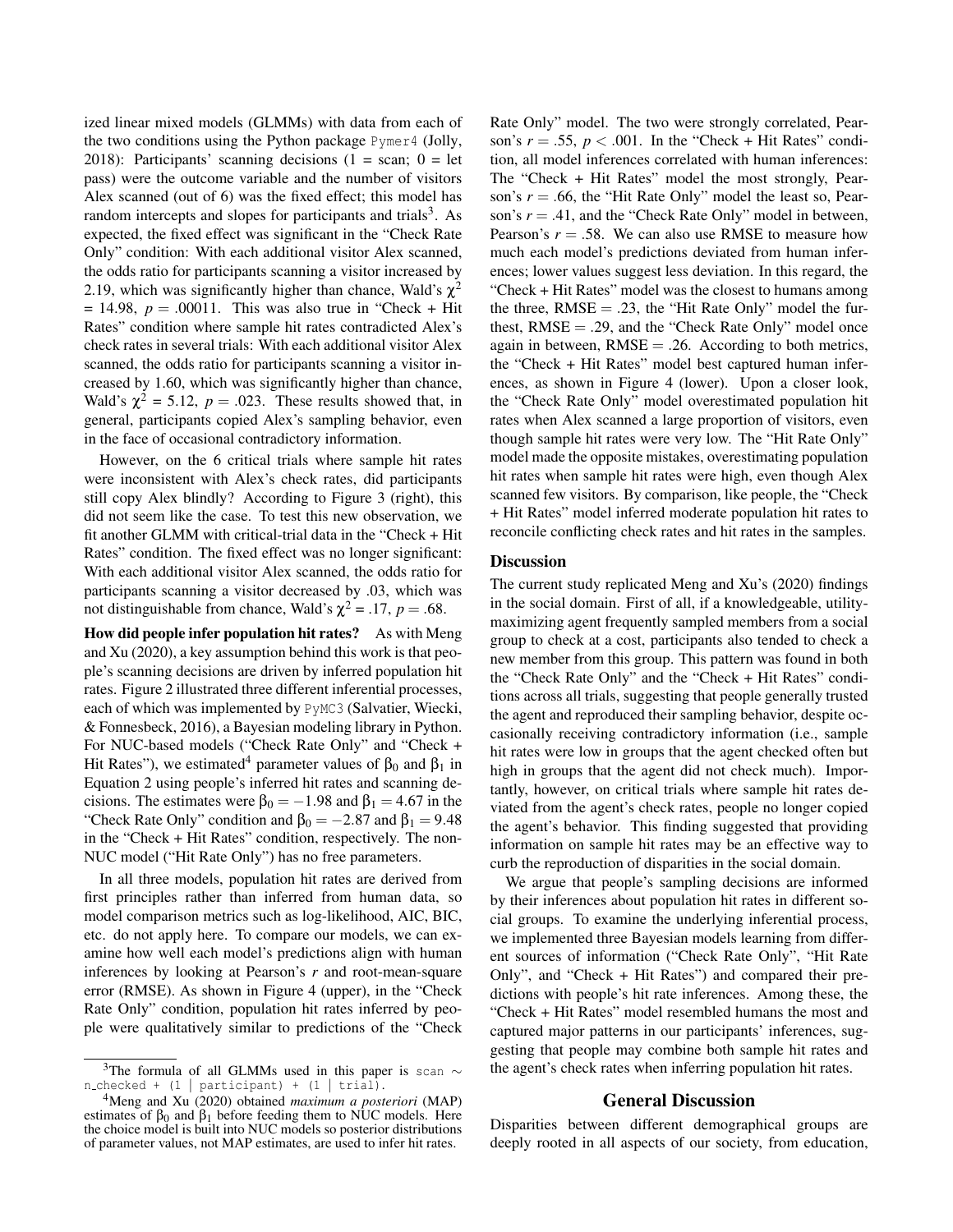employment to public health, criminal justice, just to name a few. How we interpret evidence of disparities is like the Rorschach test: Some attribute observed disparities to individual or systemic biases and some to traits inherent to the groups. The latter impedes progress if people believe certain groups are to blame when historical data are distorted by selffulfilling prophecies. A recent study [\(Meng & Xu, 2020\)](#page-6-0) provided a formal account to explain why we may attribute disparities to inherent group traits and offered a potential solution. The explanation was based on the Naïve Utility Calculus (NUC, [Jara-Ettinger et al., 2016\)](#page-6-1): If an agent knows the hit rate of a target trait in different groups and avoids sampling (e.g., hiring, arresting, paroling) group members unnecessarily, then it is rational to infer that groups sampled from more often are more likely to possess that trait. The solution was to show people the hit rates in the samples so they could combine this new information with the agent's sampling behavior to adjust inferences about true trait prevalence in groups.

Critically, however, the previous study stripped away the social context of groups that the agent sampled from, using robot chickens so that participants could not rely on stereotypes they might have about actual groups. To see whether past results could generalize to the social domain, we designed a new study in which the agent sampled from novel social groups (e.g., aliens from different planets), thereby preserving the social nature of groups while keeping away existing stereotypes. We replicated Meng and Xu's (2020) findings that, overall, people tended to copy a knowledgeable, utility-maximizing agent's sampling behavior but not when sample hit rates contradicted the agent's check rates. In the latter case, participants relied on both the sample hit rates and the agent's check rates to infer groups' hit rates and decided whether to check a new group member accordingly. The current results brought NUC-based explanations and solutions closer towards the real world consisted of social groups.

### Future directions

From alien planets to the world we live in, there is a long way to go. Ultimately, we wish to understand why it is that awareness of disparities can sometimes lead to future disparities and, most importantly, find ways to stop this vicious cycle of injustice. There are many directions in which we can go.

First of all, the current NUC models operate on the premise that the agent is always knowledgeable, cost-efficient, and well-intentioned, which often cannot be further from the truth, such as when former police officer Derek Chauvin suffocated George Floyd to death, whose only crime was using a 20-dollar counterfeit bill at a grocery store. Challenging people's blind trust in the agent is potentially another effective way to stop the reproduction of disparities. To this end, we need models that jointly update how learners think about groups and how much they still trust the agent after receiving evidence contradicting the agent's knowledge and efficiency.

Another way to make NUC models more realistic is to incorporate uncertainty into the choice model. That is, if some groups are rarely sampled from, we should know little about their true hit rates; as such, the expected utility of checking is highly uncertain and we should probably discount this information when making critical decisions (e.g., [Li & Ma, 2020\)](#page-6-9).

Moreover, we plan on using actual social groups in followup studies. The merit of using novel social groups is that we can steer away from people's existing stereotypes; however, it is real social groups that we care about—How will people think and act when new statistical information clashes with their prior social knowledge? Do they still rely on the same NUC to draw or update inferences about groups? Or, does the answer depend on what kind of prior knowledge they have and other social factors (e.g., political positions, demographics)? These are important questions to investigate next.

Last but not least, we hope to examine the developmental origin of the current results: Do children also reproduce disparities that they see without prior biases? Does the NUC also underlie their decisions and inferences about social groups?

## Acknowledgment

We thank Julian Jara-Ettinger, Steve Piantadosi, Mahesh Srinivasan, Tomer Ullman, the Berkeley Early Learning Lab, and two anonymous reviewers for their helpful suggestions, discussions, and feedback. We also thank the audience members at SRCD 2021 for many thought-provoking questions when we presented a modified version of this work there.

Data and code used in this work are available at <https://github.com/Yuan-Meng/PISG>

## References

- <span id="page-5-6"></span>Arechar, A. A., & Rand, D. (2020, November 27). Turking in the time of COVID. *PsyArXiv*. Retrieved from [https://](https://doi.org/10.31234/osf.io/vktqu) [doi.org/10.31234/osf.io/vktqu](https://doi.org/10.31234/osf.io/vktqu)
- <span id="page-5-4"></span>Baumeister, R. F., Bratslavsky, E., Finkenauer, C., & Vohs, K. D. (2001). Bad is stronger than good. *Review of General Psychology*, *5*(4), 323–370.
- <span id="page-5-0"></span>Edwards, F., Lee, H., & Esposito, M. (2019). Risk of being killed by police use of force in the united states by age, race–ethnicity, and sex. *Proceedings of the National Academy of Sciences*, *116*(34), 16793–16798.
- <span id="page-5-3"></span>Ensign, D., Friedler, S. A., Neville, S., Scheidegger, C. E., & Venkatasubramanian, S. (2017). Runaway feedback loops in predictive policing. *CoRR*, *abs/1706.09847*. Retrieved from <http://arxiv.org/abs/1706.09847>
- <span id="page-5-5"></span>Fazio, R. H., Eiser, J. R., & Shook, N. J. (2004). Attitude formation through exploration: Valence asymmetries. *Journal of Personality and Social Psychology*, *87*(3), 293-311.
- <span id="page-5-1"></span>Hetey, R. C., & Eberhardt, J. L. (2014). Racial disparities in incarceration increase acceptance of punitive policies. *Psychological Science*, *25*(10), 1949–1954.
- <span id="page-5-2"></span>Hetey, R. C., & Eberhardt, J. L. (2018). The numbers don't speak for themselves: Racial disparities and the persistence of inequality in the criminal justice system. *Current Directions in Psychological Science*, *27*(3), 183–187.